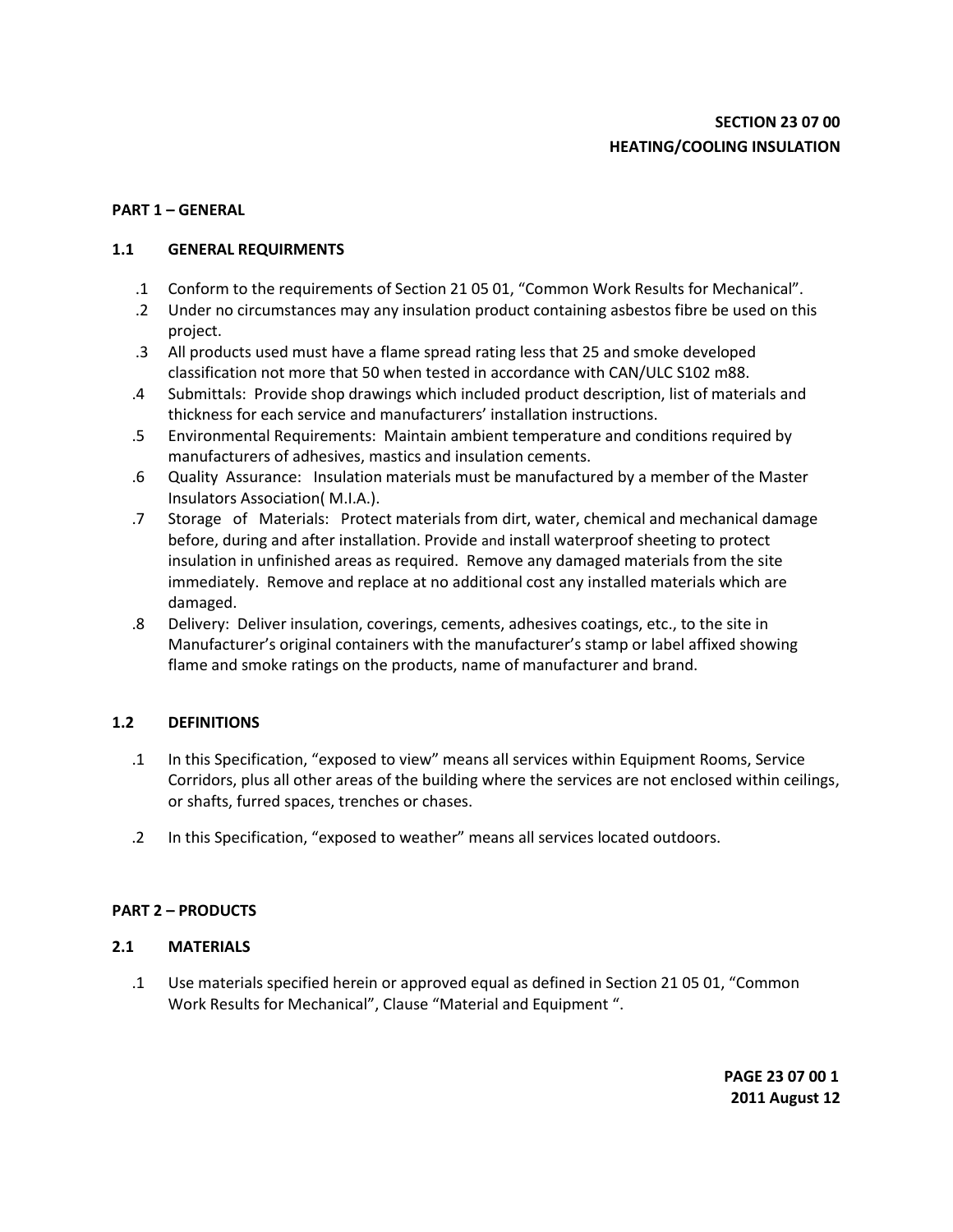#### **2.2 PIPING INSULATION INSERTS**

.1 Make rigid insulation on steam and condensate piping inserts equal in thickness to the adjoining insulation. Use Johns Manville Thermo 12 Gold hydrous calcium silicate rigid pipe insulation. Inserts to extend up to pipe centreline on both sides. Use the following insert lengths:

| <b>Nominal Pipe Size</b> |                            | <b>Insert Length</b> |          |  |  |
|--------------------------|----------------------------|----------------------|----------|--|--|
| mm                       | (inches)                   | mm                   | (inches) |  |  |
| 40-65                    | $(1-1/2 - 2-1/2)$          | 250                  | (10)     |  |  |
| 80-150                   | $(3-6)$                    | 300                  | (12)     |  |  |
| 200-250                  | $(8-10)$                   | 400                  | (16)     |  |  |
|                          | 300 and over (12 and over) | 560                  | (22)     |  |  |

### **2.3 PIPING INSULATION INSERT SHEILDS FOR STEAM/CONDENSATE**

- .1 Use minimum 18 gauge galvanized metal shields. Form shields to fit insulation and extend up to the pipe centre line. Shield length to be 100 mm (4") less that length of associated insert.
- .2 Heating and cooling follow table as below.

#### **SPECIFICATIONS FOR THE BELFORM INSULATED PIPE SUPPORT INSERTS (TABLE)**

| <b>NOMINAL PIPE</b> | <b>SUPPORT</b>    | <b>MINIMUM</b>       | MIMIMUM SUPPORT LENGTH IN |          | <b>METAL SADDLE</b> | <b>METAL SADDLE</b> |
|---------------------|-------------------|----------------------|---------------------------|----------|---------------------|---------------------|
| SIZE NPS            | <b>CENTRES</b>    | <b>SAFETY FACTOR</b> | <b>INCHES BY DENSITY</b>  |          | <b>GUAGE</b>        | LENGHT              |
| (inch)              | (f <sup>t</sup> ) |                      | 3.75 lb/ft2               | 5 lb/ft2 |                     |                     |
| 1/2                 | 10                | 5                    | 6                         |          | 22                  | 4                   |
| $\frac{3}{4}$       | 10                | 5                    | 6                         |          | 22                  | 4                   |
| $\mathbf{1}$        | 10                | 5                    | 6                         |          | 22                  | 4                   |
| $1 - 1/4$           | 10                | 5                    | 6                         |          | 22                  | 4                   |
| $1 - 1/2$           | 10                | 5                    | 6                         |          | 20                  | 4                   |
| $\overline{2}$      | 10                | 5                    | 6                         |          | 20                  | 4                   |
| $2 - 1/2$           | 10                | 5                    | 6                         |          | 20                  | 4                   |
| 3                   | 10                | 5                    | 6                         |          | 20                  | 4                   |
| $3-1/2$             | 10                | 5                    | 6                         |          | 20                  | 4                   |
| 4                   | 10                | 5                    | 6                         |          | 16                  | 4                   |
| 5                   | 10                | 5                    | 6                         |          | 16                  | 4                   |
| 6                   | 10                | 5                    | 9                         |          | 14                  | $\overline{7}$      |
| 8                   | 10                | 5                    | 9                         |          | 14                  | $\overline{7}$      |
| 10                  | 10                | 5                    | 9                         |          | 14                  | $\overline{7}$      |
| 12                  | 10                | 5                    |                           | 9        | 14                  | $\overline{7}$      |
| 14                  | 10                | 5                    |                           | 9        | 14                  | $\overline{7}$      |
| 16                  | 10                | 5                    |                           | 9        | 14                  | $\overline{7}$      |
| 18                  | 10                | 5                    |                           | 12       | 14                  | 10                  |
| 20                  | 10                | 5                    |                           | 12       | 14                  | 10                  |
| 24                  | 10                | 5                    |                           | 12       | 14                  | 10                  |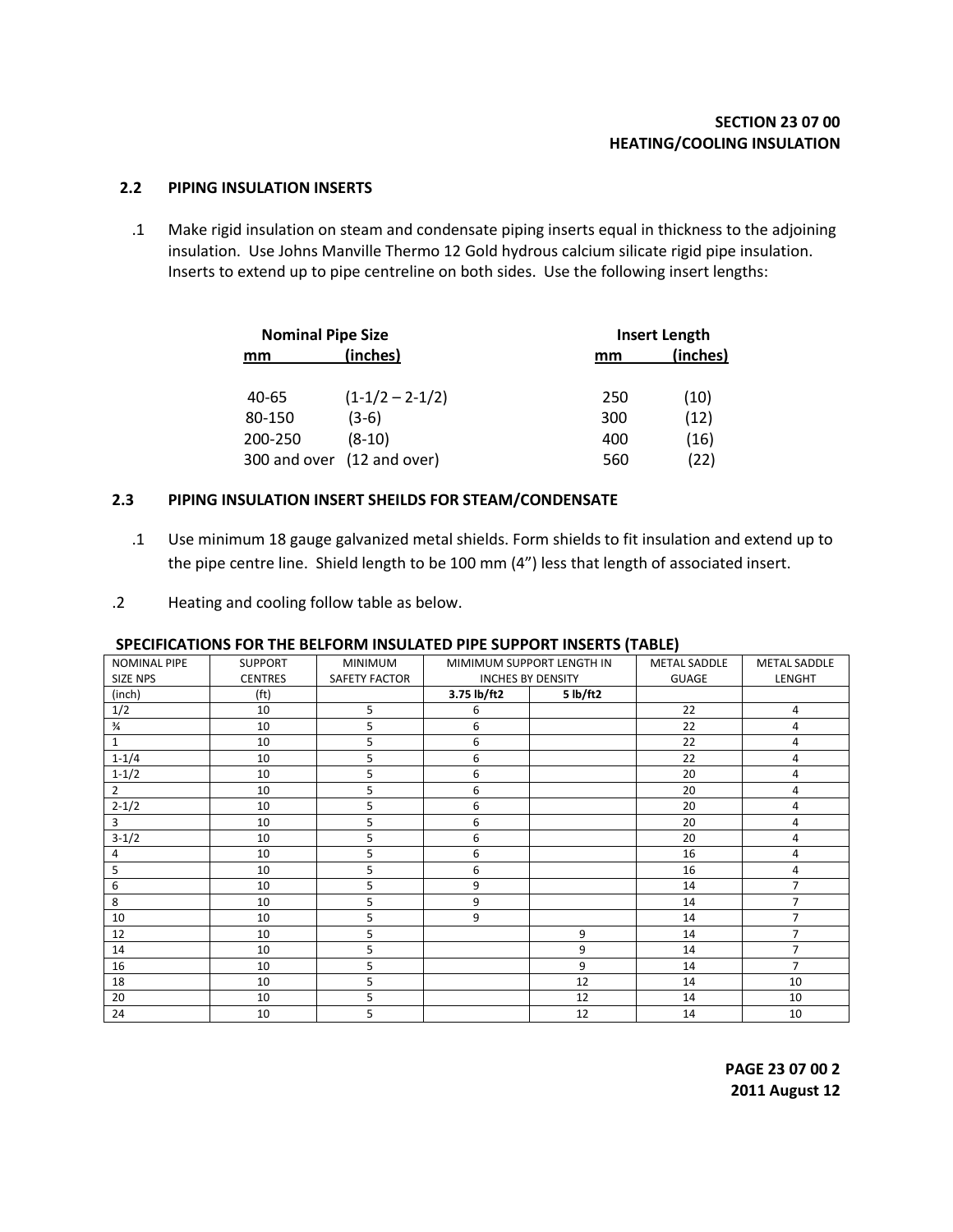#### **2.4 PIPE INSULATION**

- .1 Piping Heating/Cooling
	- .1 Use Belform Insul-Phen insulation with factory applied AP T Plus jacket. Jacket to consist of aluminum foil vapour barrier reinforced with fibreglass scrim and laminated to a fire resistant kraft facing.
	- .2 In areas exposed to view, finish with Belform PVC (15mil) thickness "Cut and Curled" jacketing. With self seal adhesive tape. Tacking of jackets will not be accepted.
- .2 Valves and Fittings
	- .1 Insulate valves and fittings in exposed areas with two pieces Insul-Phen. Finish with Belform PVC insulated fitting and jacketing .015mm thickness.
	- .2 On steam and condensate systems where service is required, use Firwin Thermowrap 1200 Series or *equivalent* removable insulation blankets. Blankets to consist of fibreglass insulation adhered to silicone impregnated fibreglass cloth, fastened with capstan rivets.
	- .3 Pipe Thickness Schedule (below)

### **2.5 Minimum Insulation Thickness to Conform to ASHRAE 90.1**

#### **Pipe Insulation Schedule – Imperial**

|                              | <b>Insulation Conductivity</b><br><b>Nominal Diameter (in)</b> |      |         |           |        |           |
|------------------------------|----------------------------------------------------------------|------|---------|-----------|--------|-----------|
| Conductivity<br>Range Btu in | <b>Mean Rating</b><br><b>Temperature</b>                       | 1&   | 1 to 1- | $1 - 1/2$ | 4 to 8 | 8 &       |
| (hr.ft2F)                    | (OF)                                                           | less | 1/2     | to $4$    |        | <b>up</b> |
| 0.32 0.34                    | 250                                                            | 2.5  | 3.0     | 3.0       | 4.0    | 4.0       |
| 0.290.32                     | 200                                                            | 2.0  | 2.5     | 3.0       | 3.0    | 3.0       |

# *Steam, Steam Condensate*

### *Hot Water & Combined Heating/Cooling Heating Systems*

| <b>Insulation Conductivity</b><br><b>Nominal Diameter (in)</b> |                                                  |            |                |                     |            |                    |
|----------------------------------------------------------------|--------------------------------------------------|------------|----------------|---------------------|------------|--------------------|
| Conductivity<br>Range Btu in<br>(hr.ft2F)                      | <b>Mean Rating</b><br><b>Temperature</b><br>(OF) | 1&<br>less | 1 to 1-<br>1/2 | $1 - 1/2$<br>to $4$ | $4$ to $8$ | 8&<br>up           |
| 0.270.30                                                       | 150                                              | 1"         | 1"             | 1"                  | 1"         | 1"                 |
| 0.250.29                                                       | 125                                              | 1.0        | 1.0            | 1"                  | 1"         | 1"                 |
| 0.22 0.28                                                      | 100                                              | 1.0        | 1.0            | 1.0                 | 1"         | $1^{\prime\prime}$ |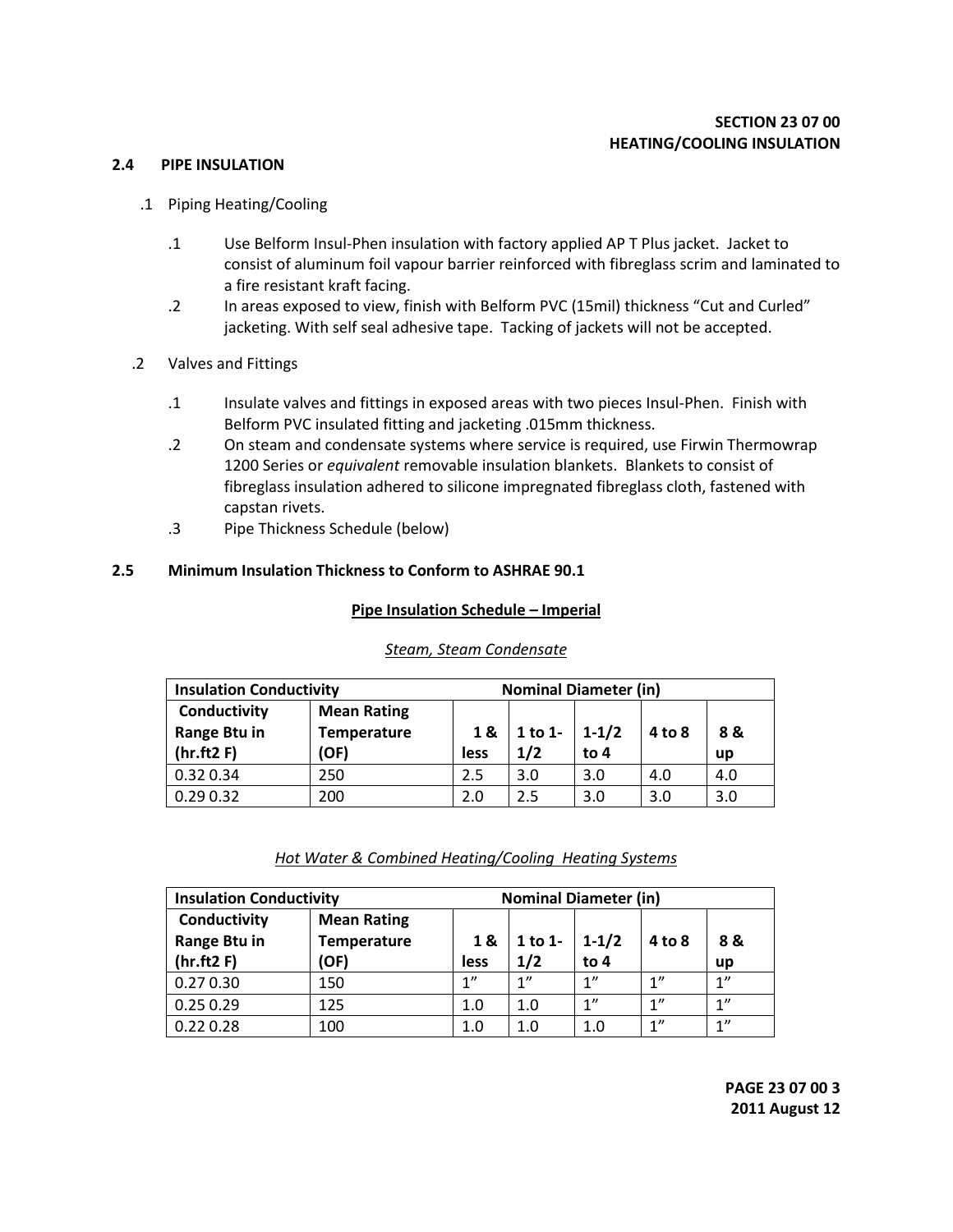## **2.6 HEAT EXCHANGERS, STORAGE TANKS AND STORAGE HEATERS**

- .1 For shell and coil heat exchangers, storage tanks and storage heaters, use 50 mm (2") thickness 48 kg/m3 (3 lb/ft3) density Johns Manville or *equivalent* pipe and tank semi rigid fiberglass board bonded to a flexible type AP or FSK jacket .
- .2 For plate heat exchangers insulated with 50 mm (2") thickness 48 kg/m3 (3 lb/ft3)density Johns Manville or *equivalent* pipe and tank semi rigid fibreglass board bonded to a flexible type AP or FSK jacket.
- .3 Finish with PVC jacket or canvas jacket

### **2.7 REFRIGERATION PIPING**

.1 Use Armaflex or equivalent insulation. Use type 'W' outdoors.

### **2.8 FINISHING CEMENT**

.1 Use Ryder hydraulic setting finishing cement.

### **2.9 LAGGING ADHESIVE**

.1 Use white Childers CP52 or Foster 30 30 or *equivalent* water based fire retardant lagging adhesive.

### **2.10 CANVAS COVERING**

.1 Use UL listed fabric 1.83 kg/m5 (6 oz/ft2) fire retardant canvas covering.

# **2.11 ALUMINUM COVERING**

.1 Use 0.045 mm (0.016") aluminum jacket with integral moisture barrier for all piping exposed to the weather.

# **2.12 EQUIVLAENT MANUFACTURERS**

- .1 The following manufacturers of the above equipment will be considered as equal subject to requirements of Clause "Material and Equipment":
	- .1 Johns Manville
	- .2 Knauf
	- .3 Roxul
	- .4 Manson
	- .5 Owens Corning (except flexible duct insulation)
	- .6 Insul-Phen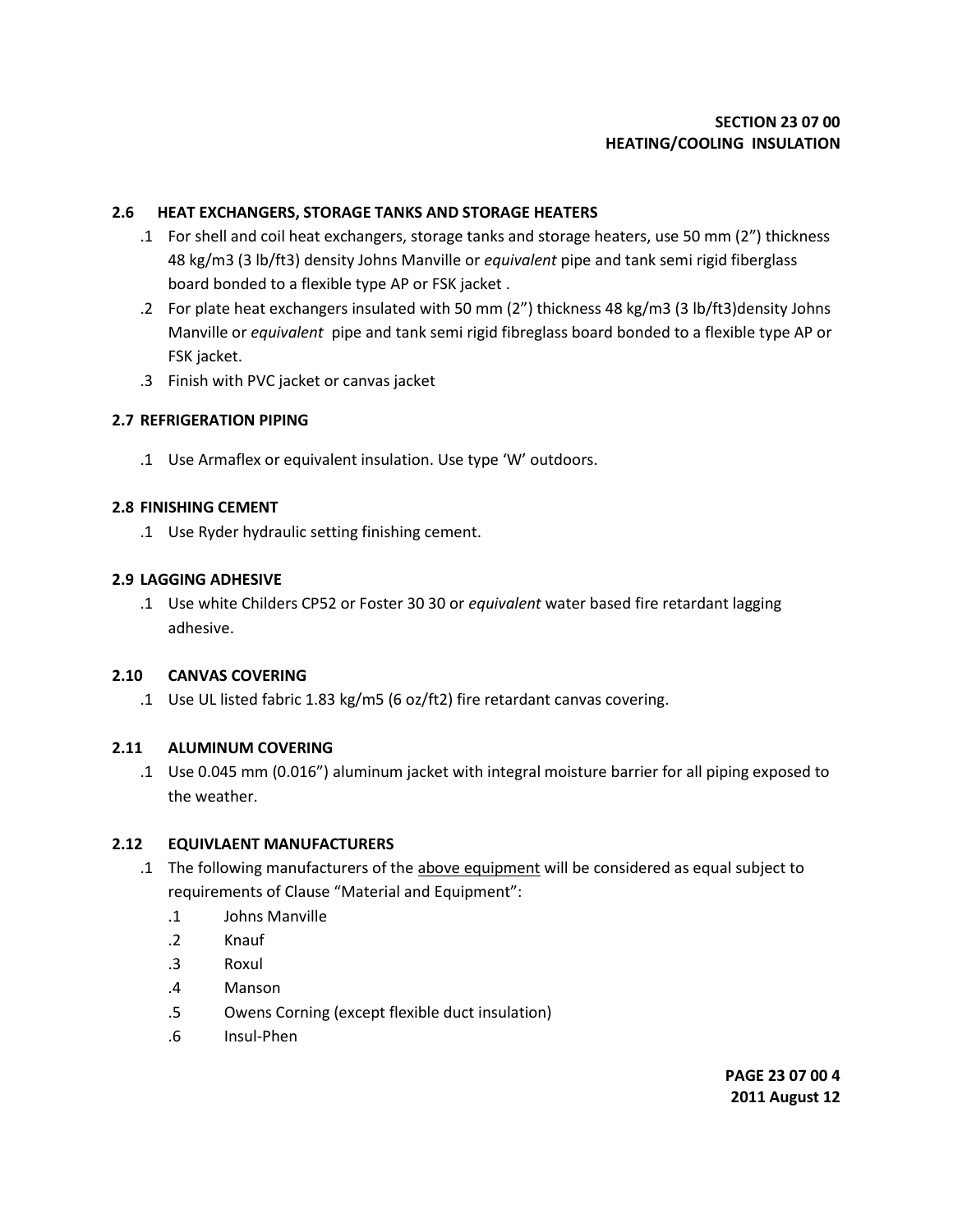## **2.13 GENERAL**

- .1 Install all insulation in strict accordance with manufacturer's published recommendations.
- .2 Install all insulation continuous through walls and sleeves.
- .3 Do not apply insulation until piping has been tested and improved.
- .4 In order to address aggressive project construction schedule verify that piping and equipment have been tested according to the specifications and as required by agencies having jurisdiction and approved before apply insulation material. Work can proceed with written permission by mechanical consultant/contractor with the understanding that any necessary insulation removal and repairs are corrected at the contractor's expense.
- .5 Do not insulate union or flanges at connections to equipment. In these locations, and in all other locations where insulation ends, finish with the vapour resistant mastic.
- .6 Insulate ALL components of insulated systems unless specifically excluded.
- .7 Extend all surface finishes to protect all surfaces, ends and raw edges of insulation

### **2.14 PIPING SYSTEMS**

- .1 General: This Clause refers to all piping systems except Refrigeration.
- .2 Condenser Water System: All piping located outdoors may require insulation and heat tracing Size Insulation to suit.
- .3 Heat Pump Water System: Insulate all piping located outside of building. Insulate all condensate piping associated with heat pump units.
- .4 Other Systems: Insulate the following piping systems in their entirety:
	- .1 Glycol Heating
	- .2 Reheat Coils
	- .3 hot water heating
	- .4 chilled water
	- .5 steam and condensate
	- .6 condensate drains (horizontal portion only)
	- .7 humidification steam
- .5 *Insulation Application*
	- .1 Hanger Points: Provide and insulation insert and shield at each hanger point on all systems. On cold lines, vapour seal butt joints on each side of insert.
	- .2 Pipe: Apply insulation over clean dry pipe. Butt all joints firmly together. Seal all jackets neatly in place. Wrap butt joints with a minimum 75mm (311) wide strip of the jacketing material. Use a Vapour barrier adhesive on all "cold" lines and dual temperature systems.

**PAGE 23 07 00 5 2011 August 12**